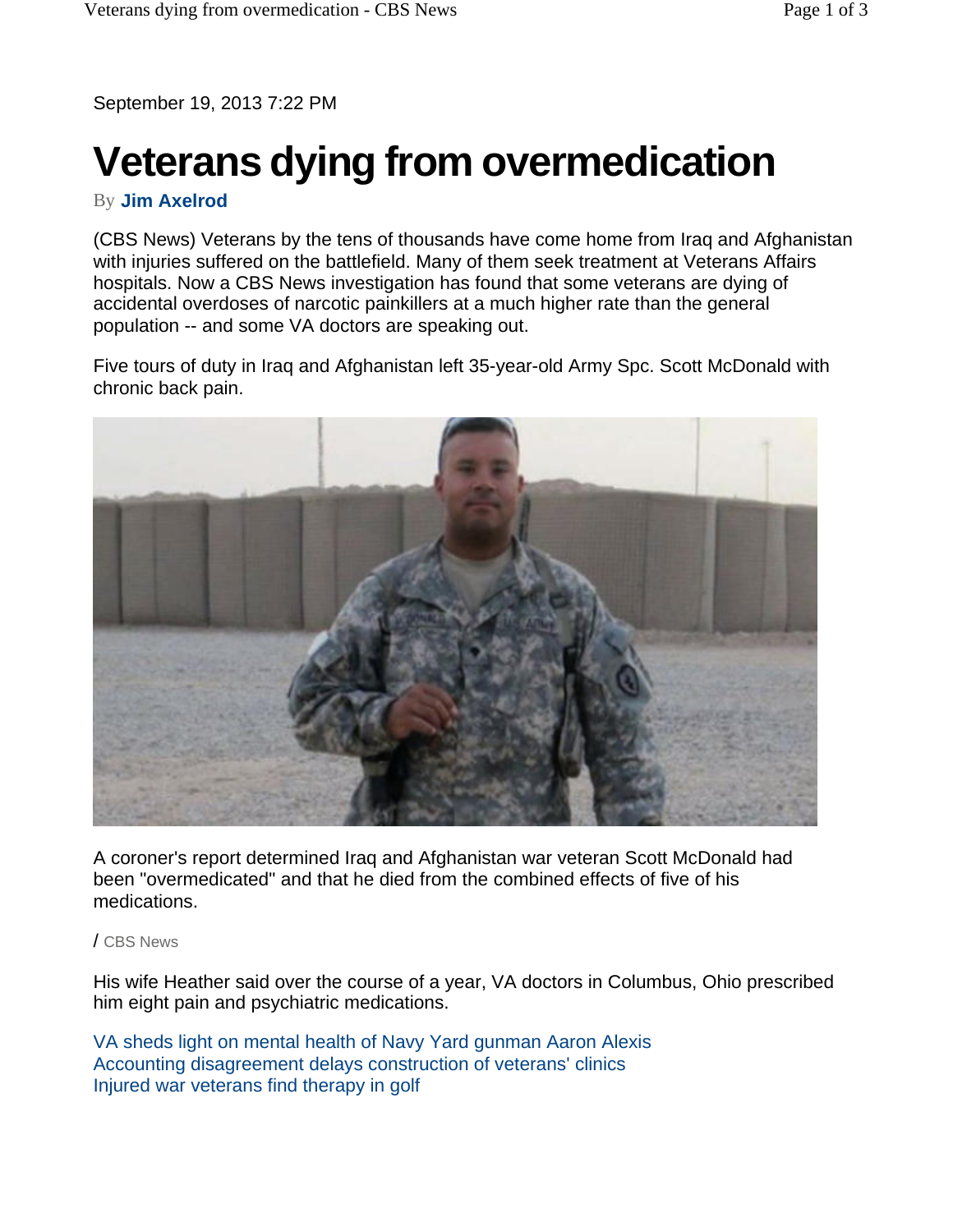"It just got out of control," said Heather. "They just started pill after pill, prescription after prescription...and he'd come home with all brand-new medications, higher milligrams."

Then a VA doctor added a ninth pill -- a narcotic called Percocet. Later that evening, Heather came home from work and found Scott disoriented on the couch.



Scott McDonald's widow, Heather, recalled her husband getting eight pain and psychiatric medications. She plans to sue the VA.

"And I asked him," Heather recalled, "'You didn't by chance by accident take too many pills, did you?' And he's like, 'No, no. I did what they told me to take, Heather.' I popped a pillow under his head and that's how I found him the next morning, exactly like that."

McDonald wasn't breathing. The coroner's report ruled his death accidental. He had been "overmedicated" and that he died from the combined effects of five of his medications.

"There's an overuse of narcotics," Dr. Phyllis Hollenbeck, a physician at the VA medical center in Jackson, Mississippi. "It's the first reflex for pain."

Hollenbeck raised her concerns with the federal government about the VA's practices about prescribing narcotics.

"The people in charge said, 'We want you to sign off on narcotic prescriptions on patients you don't see,'" she said. "I was absolutely stunned. And I knew immediately it was illegal. It works on the surface. It keeps the veterans happy. They don't complain. They're not coming in as often if they have their pain medicine. And the people in charge don't care if it's done right."



Dr. Phyllis Hollenbeck, a VA physician, expressed her concerns about the VA's practices in prescribing narcotics with the federal government.

CBS News obtained VA data through a records request which show the number of prescriptions written by VA doctors and nurse practitioners during the past 11 years. The number of patients treated by VA is up 29 percent, but narcotics prescriptions are up 259 percent.

A dozen VA physicians who've worked at 15 VA medical centers told us they've felt pressured by administrators to prescribe narcotics and that patients are not being properly monitored.

"I have seen people that have not had an exam of that body part that they're complaining of pain in for two years," said a doctor who presently treats pain patients at the VA and had asked not to be identified. "It's easier to write a prescription for narcotics, and just move along, get to the next patient."

/ CBS News

/ CBS News